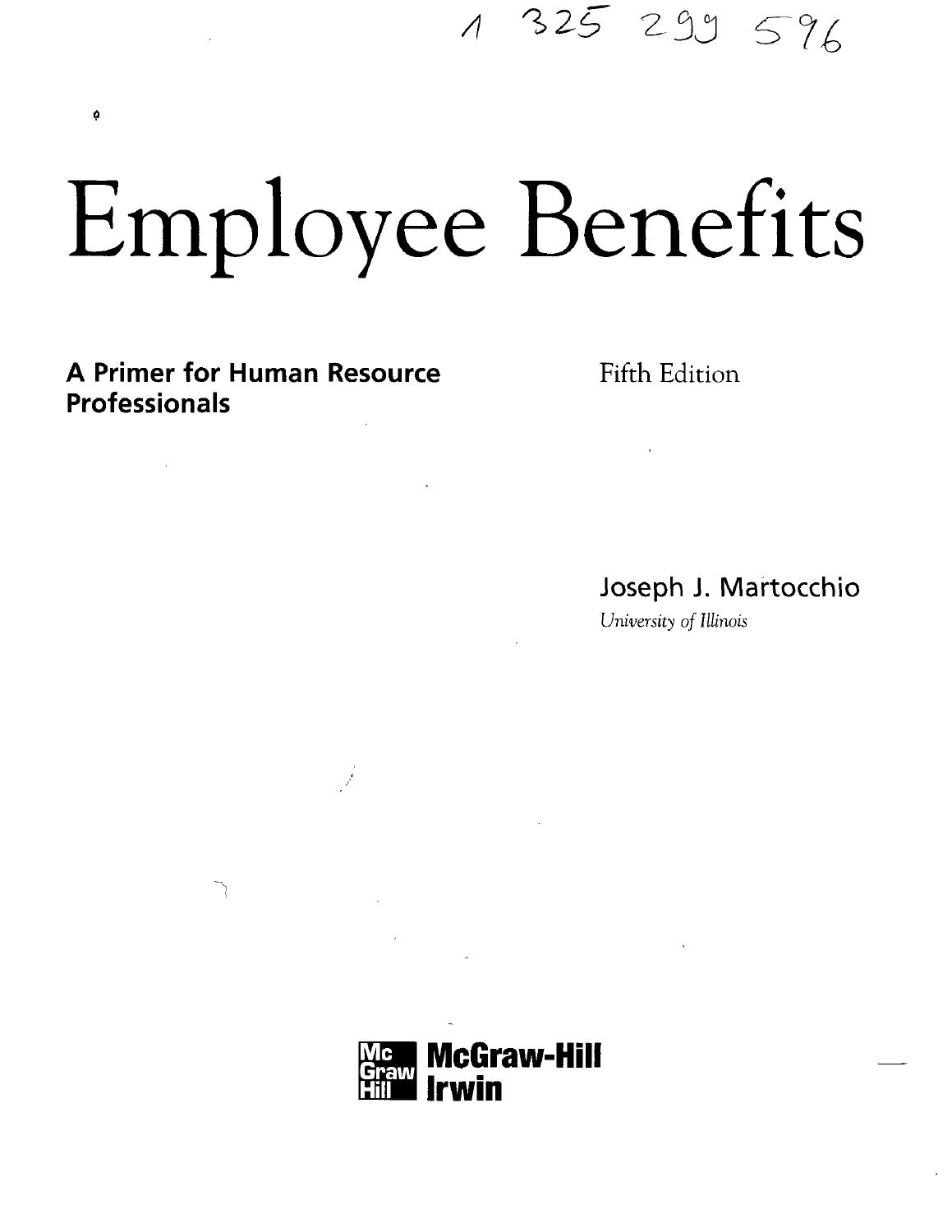# Table of Contents

#### About the Author vi

Preface vii

#### **PART ONE INTRODUCTION TO EMPLOYEE BENEFITS 1**

#### **Chapter 1** Introducing Employee Benefits 3

Defining and Exploring Employee Benefits 4 *Defining Employee Benefits 5 Employee Benefits in the Total Compensation Scheme 7* The Field of Employee-Benefits Practice 8 *Legally Required Benefits 9 Discretionary Benefits 11 Origins of Employee Benefits 14* Legal and Regulatory Influences on Discretionary Benefits Practices 15 Strategic Planning for a Benefits Program 17 *Basic Strategic Planning Concepts 17 Approaches to Strategic Benefit Planning 19* Information used in Strategic Benefit planning 21 *External Environment 22 Internal Environment* 27 Plan for the Book 28

# **Chapter 2**

#### The Psychology and Economics of Employee Benefits 33

The Psychology of Employee Benefits 34 *Employment Relationship as Social Exchange 35 How Employee Benefits Constitute Social Exchange 35 Workforce Changes and the Employment Relationship 36*

Psychological Contracts 37 *Psychological Contract Development 39 Psychological Contract Violation 40 Employee Benefits as Constituting Psychological Contracts 41* The Economics of Employee Benefits: Why Do Employers Offer Benefits? 42 Cost *Advantage 43 Recruiting Certain Types of Workers 46 Tax Incentives 47* Who Pays for Benefits? 48 Summary 54

#### **Chapter 3** Regulating Employee Benefits 61

Labor Unions and Employee Benefits 63 *The National Labor Relations Act of 1935 63* The Internal Revenue Code 66 The Fair Labor Standards Act of 1938 68 The Employee Retirement Income Security Act of 1974 69 *Defining Pension Plans and Welfare Plans 71 Scope of Coverage for Pension Plans and Welfare Plans 73 Title I: Protection of Employee Rights 73 Title II: Amendments to the Internal Revenue Code Relating to Retirement Plans 76 Title III: Jurisdiction, Administration, Enforcement, Joint Pension Task Force, and Other Issues 76 Title IV: Plan Termination Insurance 77* The Consolidated Omnibus Budget Reconciliation Act of 1985 79 The Health Insurance Portability and Accountability Act of 1996 80 The Pension Protection Act of 2006 - 82 The Patient Protection and Affordable Care Act of 2010 83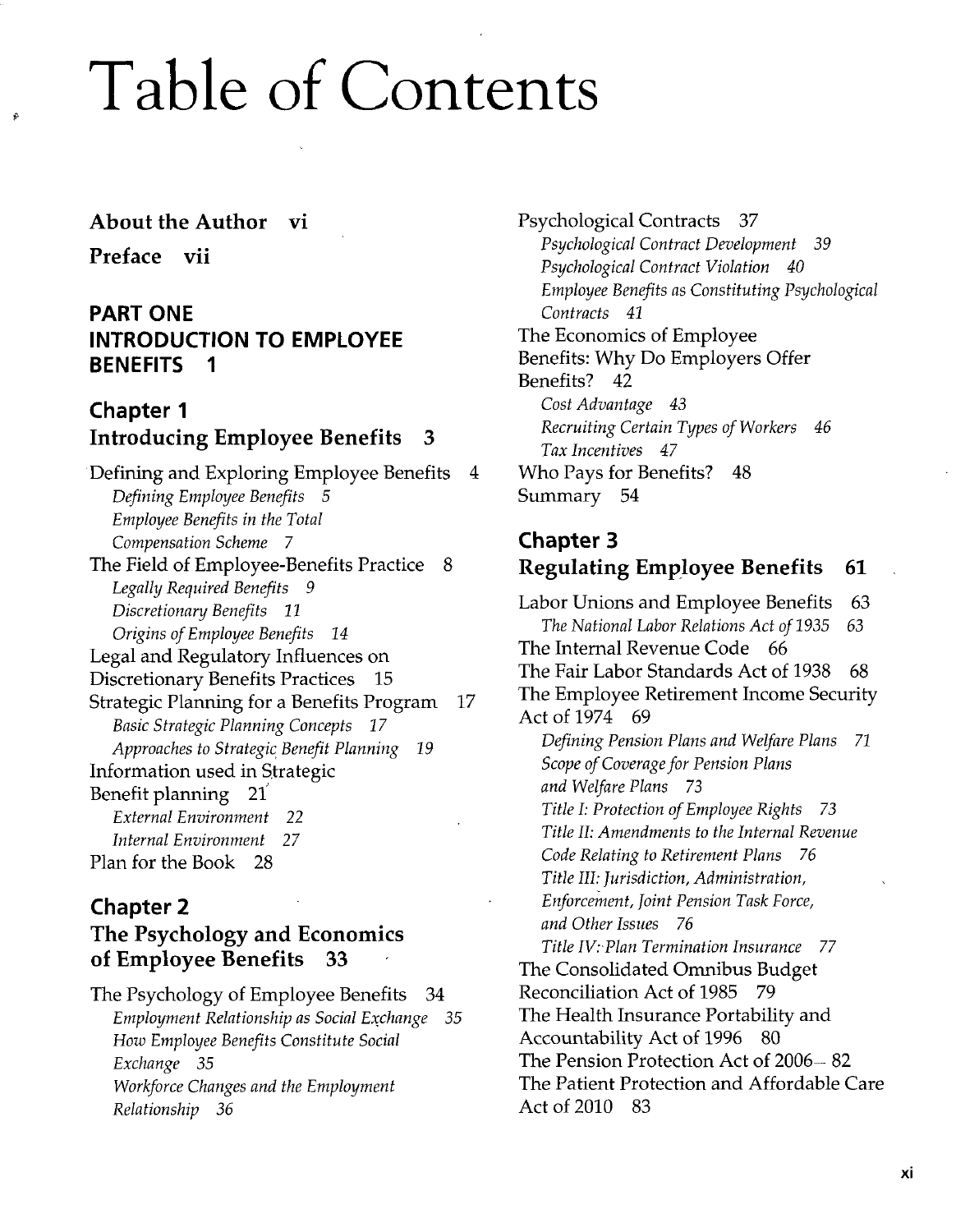Federal Equal<sup>\*</sup>Employment Opportunity Laws 84 *The Equal Pay Act of 1963 84* Title VII of the Civil Rights Act of 1964 86 *The Age Discrimination in Employment Act of 1967 86 The Pregnancy Discrimination Act of 1978 88 The Americans with Disabilities Act of 1990 88 The Civil Rights Act of 1991 90 The Genetic Information Nondiscrimination Act of 2008 91* Summary 91

# **PART TWO RETIREMENT, HEALTH, AND LIFE INSURANCE 97**

#### **Chapter 4** Employer-Sponsored Retirement Plans 99

Defining Retirement Plans 101 *Origins of Employer-Sponsored Retirement Benefits 101 Trends in Retirement Plan Coverage and Costs 102* Qualified Plans 103 Defined Benefit Plans 107 *Benefit Formulas 108 Nondiscrimination Rules: Testing 110* Î, *Accrual Rules 110 Minimum Funding Standards 112 Benefit Limits and Tax Deductions 112* Defined Contribution Plans 112 *Individual Accounts 112 Investments of Contributions 113 Employee Participation in Investments 113 Nondiscrimination Rules: Testing 113 Accrual Rules 114 Minimum Funding Standard 114 Contribution Limits and Tax Deductions 114* Types of Defined Contribution Plans 114 *401(k) Plans 115 Roth 401(k) Plans 115 Profit-Sharing Plans 115 Stock Bonus Plans 116 Employee Stock Option Plans (ESOPs) 116*

*Savings Incentive Match Plans for Employees (SIMPLEs) 117 Section 403(b) Tax-Deferred Annuity Plans 117 Section 457 Plans 118* Hybrid Plans 118 *Cash Balance Plans and Pension Equity Plans 118 Target Benefit Plans 125 Money Purchase Plans 126 Age-Weighted Profit-Sharing Plans 126* Summary 127

#### **Chapter 5** Employer-Sponsored Health Insurance Programs 133

Defining and Exploring Health Insurance Programs 134 *Origins of Health Insurance Benefits 135 Health Insurance Coverage and Costs 136 Individual versus Group Insurance Coverage 140* Regulation of Health Insurance Programs 140 *Federal Regulations 141 Tax Regulations 144 State Regulations 144* Fee-for-Service Plans 145 *Types of Medical Expense Benefits 145 Features of Fee-for-Service Plans 147 Major Medical Insurance Plans: Supplemental and Comprehensive 149* Managed Care Plans 150 *Health Maintenance Organizations 150 Types of Health Maintenance Organizations 150 Features of Health Maintenance Organizations 151 Preferred Provider.Organizations 153 Features of Preferred Provider Organizations 153 Point-of-Service Plans 155* Consumer-Driven Health Care 155 Specialized Insurance Benefits 160 *Dental Insurance 160 Vision Insurance 161 Prescription Drug Benefits 161 Mental Health and Substance Abuse 163 Maternity Care 164* Retiree Health Care Benefits 165 Summary 167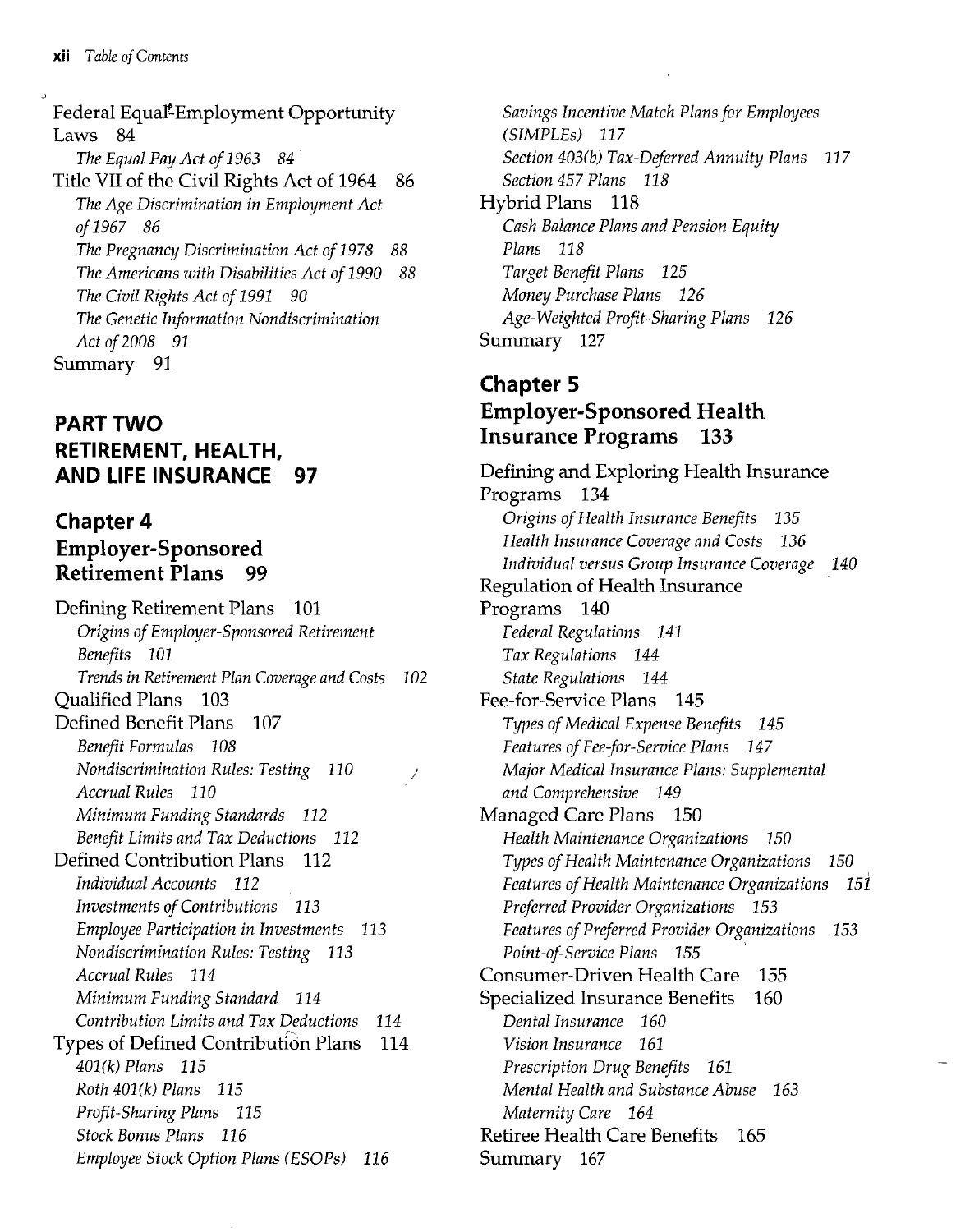#### **Chapter 6** Employer-Sponsored Disability Insurance, Life Insurance, and Workers' Compensation 171

¢

Disability Insurance 173 *Origins of Disability Insurance and Workers' Compensation Insurance 174 Coverage and Costs of Disability Programs 175 Short-Term Disability Insurance Programs 175 Long-Term Disability Insurance Programs 176 Funding Disability Insurance Programs 177 Relationships between Company-Sponsored Disability Plans and Benefits Laws 177* Life Insurance 179 *Origins of Life Insurance 180 Coverage and Costs of Life Insurance 180 Types of Life Insurance Programs 180 Group Term Life Insurance 181 Costs of Group Term Life Insurance 181 Universal Life Insurance 182 Accidental Death and Dismemberment Insurance 182* State Compulsory Disability Laws (Workers' Compensation) 183 *Coverage of Workers' Compensation Programs 184 Cost of Workers' Compensation Insurance 184 Workers' Compensation Claims 184 Types and Amounts of Workers' Compensation Benefits 185 Employers' Rights under Workers' Compensation Programs 187 Financing Workers' Compensation Programs 190 Relationship between Workers' Compensation and Benefits Laws 191* Summary 192

# **Chapter 7** Government-Mandated Social Security Programs 197

Origins of Social Security 198 Introduction to the Social Security Programs 199 *Employers Required to Participate in Social Security Programs 199 Administration of Social Security Programs 201 Social Security Numbers 202*

Old-Age, Survivor, and Disability Insurance (OASDI) 202 *Qualifying for OASDI Benefits 202 Determining Benefit Amounts 203 Old-Age Benefits 204 Survivor Benefits 207 Disability Benefits 209* Medicare 210 *Eligibility Criteria for Medicare Benefits 211 Medicare Part A Coverage 212 Medicare Part B Coverage 212 Medigap Insurance 212 Medicare Part C: Medicare Advantage 213 Medicare Prescription Drug Benefit 213 Medicare as the Primary or Secondary Payer 213* Financing OASDI and Medicare Programs 215 Unemployment Insurance 217 *Eligibility Criteria for Unemployment Insurance Benefits 217 Unemployment Insurance Benefit Amounts 219* Summary 220

# **PART THREE SERVICES 223**

#### **Chapter 8** Paid Time-Off and Flexible Work Schedules 225

Defining and Exploring Paid Time-Off Programs 226 Paid Time-Off Practices 227 *Holidays- 228 Vacation 229 Sick Leave 231 Personal Leave 232 Integrated Paid Time-Off Policies, or Paid Time-Off Banks 232 Bereavement or Funeral Leave 233 Jury Duty and Witness Duty Leaves 233 Military Leave 234 Nonproduction Time 235 On-Call Time 235 Sabbatical Leave 236 Volunteerism 237*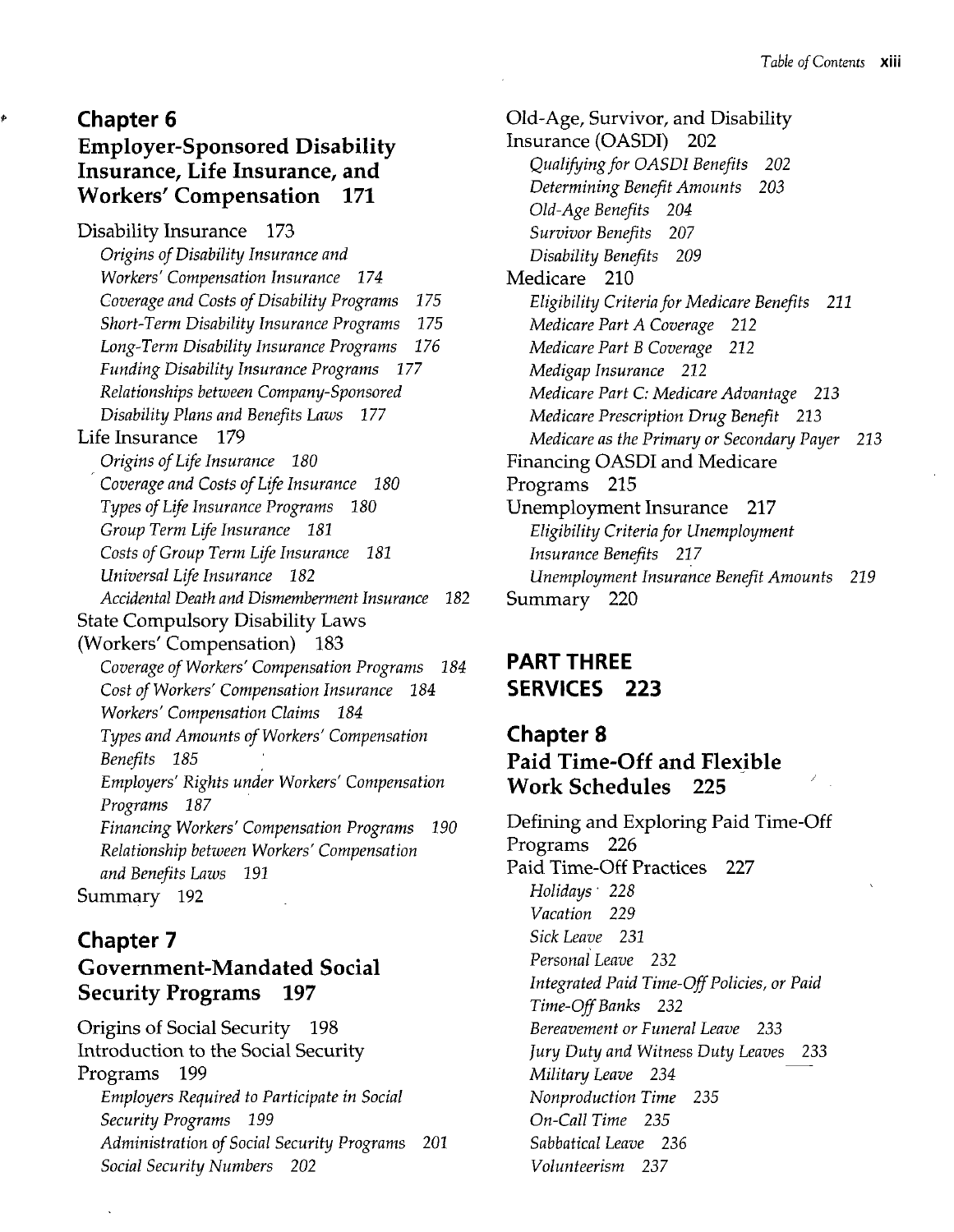Leave under the Family and Medical Leave Act of 1993 237 Flexible Scheduling 241 *Flextime Schedules 241 Compressed Workweek Schedules 242 Telecommuting 243* Summary 244

#### **Chapter 9** Accommodation and Enhancement Benefits 247

Defining Accommodation and Enhancement Benefits 248 *Rationale for Accommodation and Enhancement Benefits 248 Origins of Accommodation and Enhancement Benefits 249* The Mental and Physical Weil-Being of Employees and Family Members 250 *Employee Assistance Programs 250 Wellness Programs 256* Family Assistance Programs 258 Adoption Assistance Programs 259 Educational Benefits for Employees 260 *Educational Assistance Programs 260 Tuition Reimbursement Programs 261 Scholarship Programs 261* Support Programs for Daily Living 262 *Transportation Services 262 Physical Fitness 263* Summary 263

# **PART FOUR EXTENDING EMPLOYEE BENEFITS: DESIGN AND GLOBAL ISSUES 267**

#### **Chapter 10** Managing the Employee-Benefits System 269

A Comparison of Traditional Benefits Plans and Flexible Benefits Plans 270 *A One-Size-Fits-All Approach 270 Employer Choice to Customize Benefits* 272

*Cafeteria Plans under Section 125 272 Types of Flexible Benefit Plan Arrangements 273* Communicating the Employee Benefits Program 277 *Legal Considerations in Benefits Communication 277 The "Good Business Sense" of Benefits Communication 278* Managing the Costs of Employee Benefits 282 Cost-Control Methods 285 *Employee Education 285 Utilization Reviews 286 Case Management 286 Provider Payment Systems 287 Lifestyle Interventions 288* Outsourcing the Benefits Function 289 Summary 289

#### **Chapter 11** Nonqualified Deferred Compensation Plans for Executives 293

Defining Executive Employment Status 294 *Who Are Executives ? 294 Key Employees 295 Highly Compensated Employees 295* Objectives of Nonqualified Plans 295 *Characteristics Distinguishing between Nonqualified Plans and Qualified Plans 296 ERISA Qualification Criteria 296 Funding Status 298 Mandatory Retirement Age 298 Nonqualified Retirement Plans for Executives 299 Excess Benefit Plans 299 Supplemental Executive Retirement Plans (SERPs) 300 Contrasting Excess Benefit Plans and SERPs 301* Funding Mechanisms and Tax Obligations 301 *General Assets 302 Corporate-Owned Life Insurance 302 Split-Dollar Life Insurance 302 Rabbi Trusts 303 Secular Trusts 303 Employee-Owned Annuities 303*